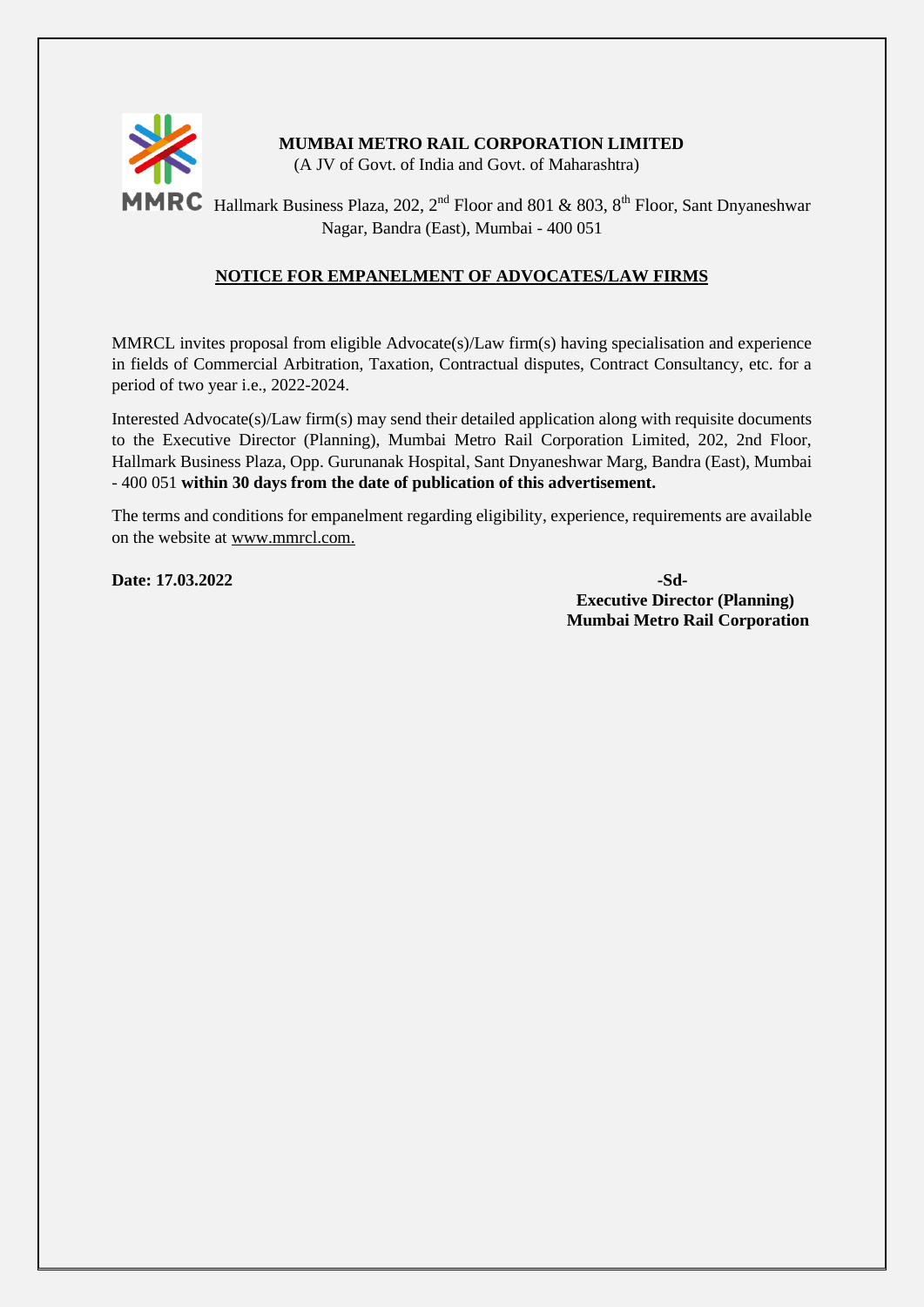

## **MUMBAI METRO RAIL CORPORATION LIMITED**

(A JV of Govt. of India and Govt. of Maharashtra)

Hallmark Business Plaza, 202,  $2<sup>nd</sup>$  Floor and 801 & 803,  $8<sup>th</sup>$  Floor, Sant Dnyaneshwar Nagar, Bandra (East), Mumbai - 400 051

#### **GUIDELINES FOR EMPANELMENT OF ADVOCATE(s)/LAW FIRM(s):**

Following are the guidelines provided to regulate the manner and procedure for empanelling Advocate(s)/Law firm(s) (Referred as Applicant) to represent, assist and advice MMRC.

#### **A. Eligibility of Empanelment: -**

- 1. Applicant must have completed LL. B Degree Course from recognized University and be enrolled / registered with the Bar Council of India.
- 2. Applicant applying for empanelment must have minimum 10 years of experience in fields of Commercial Arbitration, Taxation, Contractual disputes, Contract Consultancy, etc.
- 3. Further, Applicant should have experience in dealing with contractual matters, resolving contractual issues during contract formulation and post contract management, giving legal advice and support as and when required.
- 4. In addition to above, MMRC will consider attributes like experience in representing Govt/PSU/Statutory Bodies or number of cases in which the Applicant was able to get favourable outcome/decision, etc.

#### **B. Tenure of Empanelment: -**

- 1. The empanelment will be valid for the block year 2022-24. Performance of empanelled Applicant shall be reviewed on annual basis.
- **2.** MMRC shall have the sole discretion to consider renewal of empanelment for a further period based on the satisfactory performance of Advocate/ Law firm. MMRC reserves the right to terminate the empanelment of Applicant any time without assigning any reason thereof.

#### **C. General Terms and Conditions**

- **1.** Applicant should have an office based in Mumbai. The Applicant Advocate should have adequate infrastructure in terms of accessible office, chambers, library, manpower, etc. which shall be considered at all times.
- **2.** In case of Applicant Law Firms, all the terms and conditions for empanelment of the individual Advocates shall apply mutatis mutandis to them.
- **3.** Applicant Law firm should have sufficient legal professionals to form a dedicated team having rich experience in litigations/drafting/advisory particularly regarding Contractual and Arbitration matters.